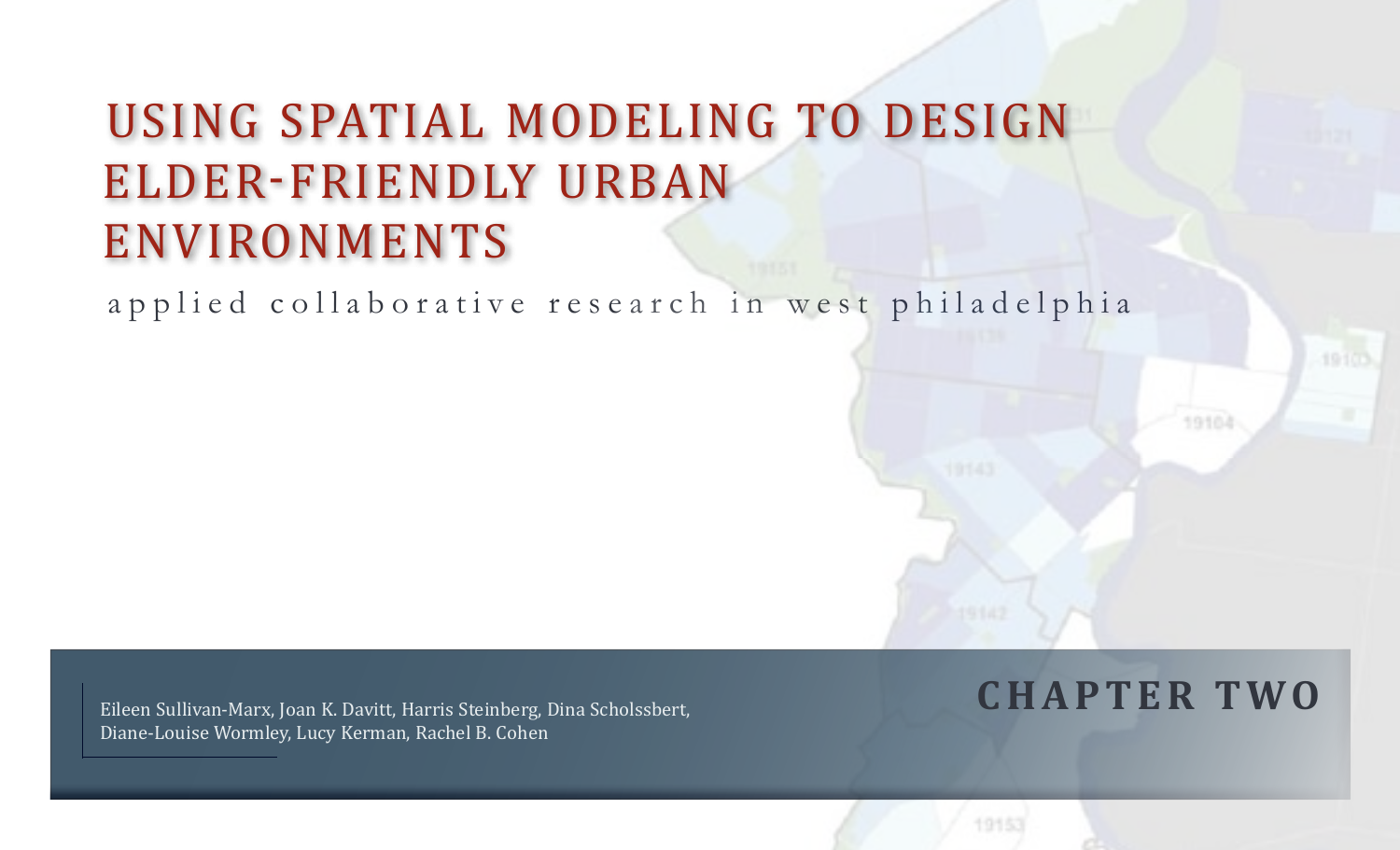# In her inaugural address,

University of Pennsylvania President Amy Gutmann proposed the "Penn Compact" to encourage collaborative engagement with the University's local and global communities. Her remarks called for strengthening Penn ties with West Philadelphia and other urban neighborhoods to share "integrated knowledge wherever there is opportunity for our students, faculty, and alumni to serve and to learn" (Gutmann, 2004). One response to this was the creation of a forum of faculty, students, and administrators from the disciplines of nursing, social work, design, urban planning, law, and government supported by the Penn Institute for Urban Research. The forum initiated a collaborative effort to address two particular questions facing older adults in the neighborhoods surrounding the Penn campus:

What are the needs of the West Philadelphia Aging Community?

What is the relationship of the University to its Aging Community?





ABOVE Map 1 - Map of West Philadelphia senior housing resources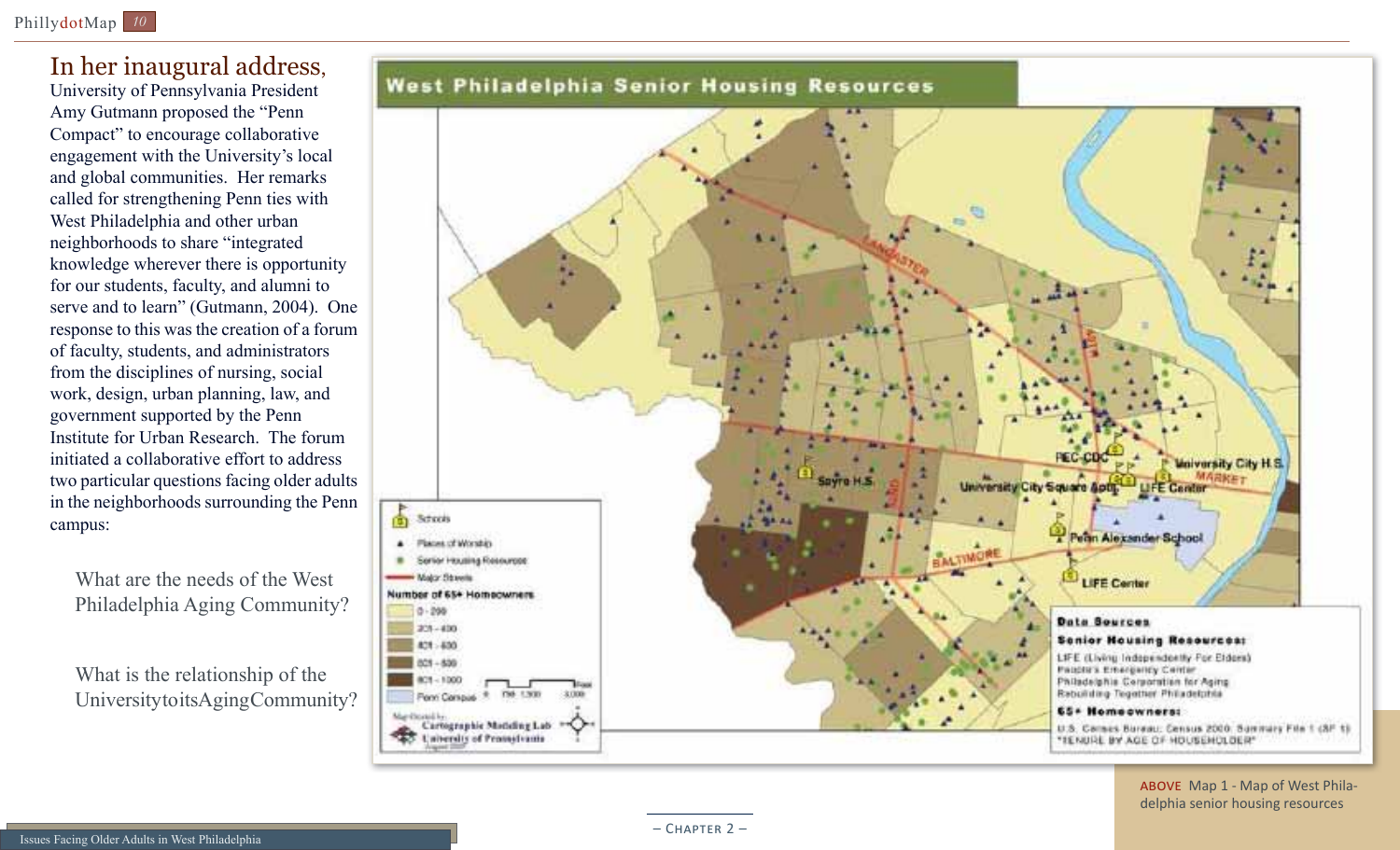This initiative, entitled Redefining the Interdisciplinary: Toward Elder-Friendly Urban Environments, had three major objectives to:

- Improve and sustain quality of life for older adults in West Philadelphia;
- Integrate knowledge related to aging needs from different disciplines and perspectives through research, teaching, and praxis; and
- Support communities and neighborhoods in West Philadelphia.

Older adults in West Philadelphia are confronted daily with health risks greater than those of the general population. This can be attributed to a number of factors including disparities in access to care, physical disabilities, need for functional home adjustments, and financial vulnerabilities. Older adults are also impacted by crime and exposure to violence, an aging and diminishing civic organization leadership, lack of available community amenities (shopping, banking, transportation), and the challenges faced by relatives to support older family members. Older adults who own homes or rent in West Philadelphia often must choose between staying in their own homes or leaving the neighborhood to gain access to necessary care.

Recognized as a leader in aging research and practice, the University of Pennsylvania has the opportunity to address these needs by integrating knowledge from various disciplines and engaging with the community. Since 1994, Penn has had a strategic focus on supporting the revitalization of its surrounding neighborhoods through a comprehensive effort with the community and city (www.upenn.edu/campus/westphilly/casestudy). The University's commitment to serving the elderly and their families in West Philadelphia is illustrated by the Penn School of Nursing's Living Independently For Elders Program (LIFE), which has provided comprehensive nursing, medical, rehabilitation, and social services as well as an array of recreational activities to more than 500 older adults since 1998. Through capitated Medicare and Medicaid funding, this

program enables low-income older adults who are otherwise eligible for care in a nursing home to remain with family and friends in their West Philadelphia homes and neighborhoods. This program receives support from the Commonwealth of Pennsylvania's Department of Public Welfare, which grants the LIFE Program sole "franchise" rights to eight zip code catchment areas in West and Southwest Philadelphia.

Penn community partnerships with older adults in West Philadelphia have also redesigned elder-friendly living along the western campus boundary. In 2004, the School of Design's Penn Praxis Program partnered with a senior-living high rise residential complex to form the Friends of 40th Street. This community partnership was created soon after the University had remodeled retail space, housing, and both pedestrian and transportation access along 40th Street. Its purpose was to advocate for equitable development along the 40th Street commercial corridor in response to concerns about the impact of increases in both residential and commercial real estate values on vulnerable residents.

The multidisciplinary collaborative consists of representatives from: the

Philadelphia Corporation on Aging (PCA), the Community Design Collaborative of the Philadelphia Chapter of the American Institute of



above Map 2 - Distribution of West Philadelphia residents aged 65 and older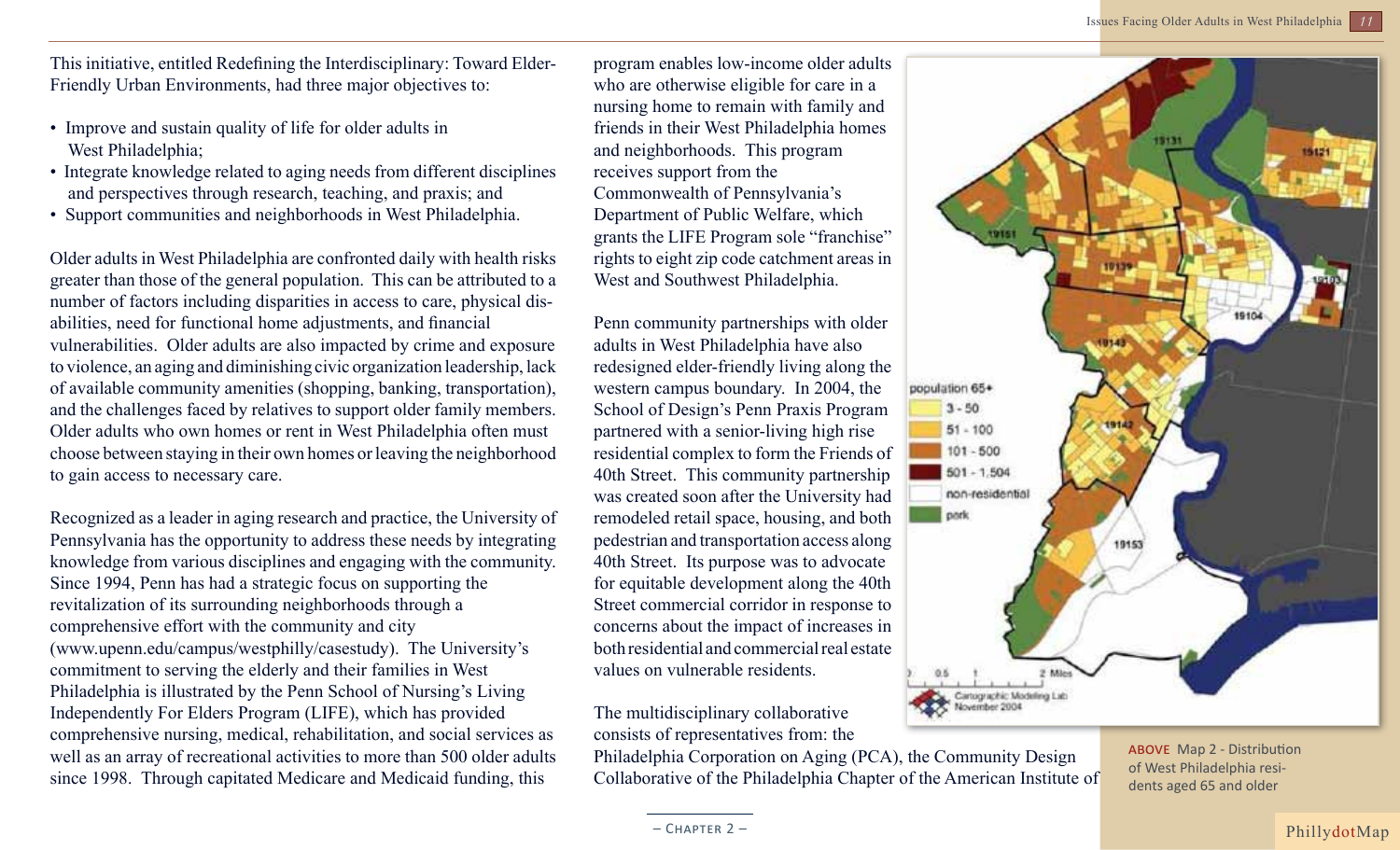Architects, the Senior LAW Center, the City of Philadelphia Department of Health, the Commonwealth of Pennsylvania Departments of Aging and Pubic Welfare, the People's Emergency Center Community Development Corporation, the Homeownership Counseling Association of Delaware Valley, and Rebuilding Together Philadelphia, among others. Its mission is to address the role of the University and how it relates to the adjacent aging community, and to identify the needs of older adults in the West Philadelphia community. We ultimately focused on the same geographic area in West Philadelphia served by the LIFE Program and Friends of 40th Street.

#### Phase I: Defining the Problem

Philadelphia has an unusually large senior population. It ranks second only to Miami among 23 U.S. cities studied by the Brookings Institution in the proportion of residents age 65 years and older (Brookings Institution, 2003). Homeownership rates among older adults in Philadelphia are also considerably higher; 78% of seniors over the age of 60 are homeowners, and seniors make up one-third of all homeowners. Most live in houses built prior to 1940 that are in need of repair or adaptation to accommodate the changing needs of their aging residents. A large percentage of seniors in West Philadelphia (including both homeowners and renters) are poor, with approximately 20% of seniors throughout the city living in poverty (Philadelphia Corporation for Aging, 2006).

As a major academic and research based university located squarely within this urban environment, the University of Pennsylvania enjoys a distinct perspective. Not always viewed as a good neighbor to the West Philadelphia community, Penn has worked hard over the past several decades to become an active partner in the development and delivery of resources and services for the West Philadelphia community.

Penn's commitment to West Philadelphia has had a dramatic influence on the real estate market in the neighborhoods closest to the University. Due in part to University initiatives that encourage Penn faculty and staff to purchase homes in West Philadelphia, real estate in certain parts of the area has skyrocketed in price and estimated value. These changes can have both positive and negative consequences for residents. Though increasing property values can be a boon to homeowners by increasing equity in their homes, improved neighborhood conditions can also lead to increased rental rates and property taxes, which can force older adults relying on fixed incomes to leave their neighborhoods in search of more affordable accommodations.



above Map 3 - Age 65 and older residents that moved into West Philadelphia before 1969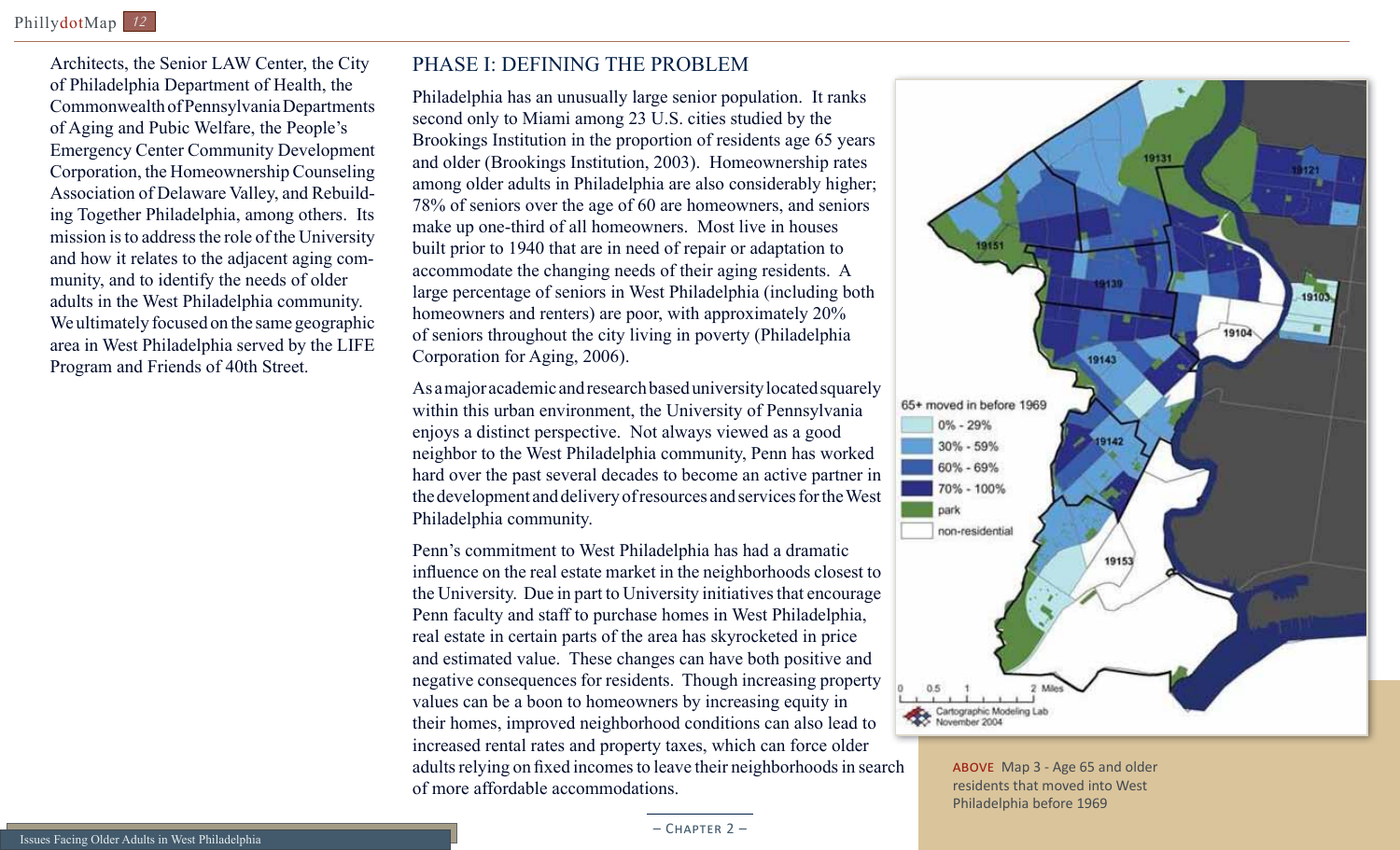#### PHASE II:

## Building the Collaboration Informed by Spatial modeling

To address these issues, we first identified existing information and possible data sources. The PCA reports of 2004 and 2006 provided valuable demographic information and analysis about the current and projected profiles of Philadelphia's older residents. According to PCA, the proportion of older Philadelphians over the age of 85 in the year 2010 is expected to grow by 20.5%. Of those who are now over the age of 85, 47% have Alzheimer's Disease. Nearly 35% of older Philadelphians live alone, yet few of their homes meet disability access standards. Most homes have entry steps, no accessible powder room on the first floor, and/or lack the wide doors and hallways necessary to accommodate a wheelchair. Finally, survey results indicate that a consistent predictor of satisfaction with health conditions and services delivered is a feeling of belonging to the neighborhood.

We needed more detailed information, however, to know more about the specific details of West Philadelphia in relation to the concerns of older adults living there. Using spatial modeling techniques, we were able to dramatically enhance our understanding of the needs of older adults residing in West Philadelphia. Spatial modeling is particularly helpful in drawing environmental inferences from socio-economic data. It helps to integrate different types of data in order to emphasize the role of place and its impact on the quality of older adults' lives, an important component of this project. Through spatial modeling, we have a more specific understanding not only of older adult homeowners but also of the neighborhoods that are served by multiple agencies. This information will enable us to effectively match those agencies' services with the needs of a clustered group of individuals.

Utilizing the expertise of Penn's Cartographic Modeling Lab (CML), maps were created that depict the demographic characteristics for West Philadelphia. The maps more clearly convey the complexity of issues that result from an aging population living in aging housing within the broader

context of an aging community. These maps establish a basis for further analysis of the needs of older homeowners in specific neighborhoods. We distributed them

to community representatives in focus groups intended to identify strengths and needs of the community. As seen in Map 1, resources for seniors such as places of worship, and senior housing and centers are scattered throughout the geographic area and key University partnerships such as the LIFE Center, University City Housing, and Sayre High School outreach programs for older adults are located adjacent to neighborhoods and the University.

As Maps 2, 3, and 4 indicate, West Philadelphia overall is an "aging" neighborhood. The proportion of residents over age 65 is 30% or greater in many areas (Map 2). There are also areas with concentrations of 60% or more. As Map 3 illustrates, a large majority of these older citizens are long time residents who have lived there since at least 1969. Combined with the information in Map 4, which shows the large percentage of older homeowners living in homes built prior to 1939, this clearly suggests that there are many longterm homeowners living in older homes that were not designed for older residents.

below Map 4 - Distribution of homes in West Philadelphia built before 1939

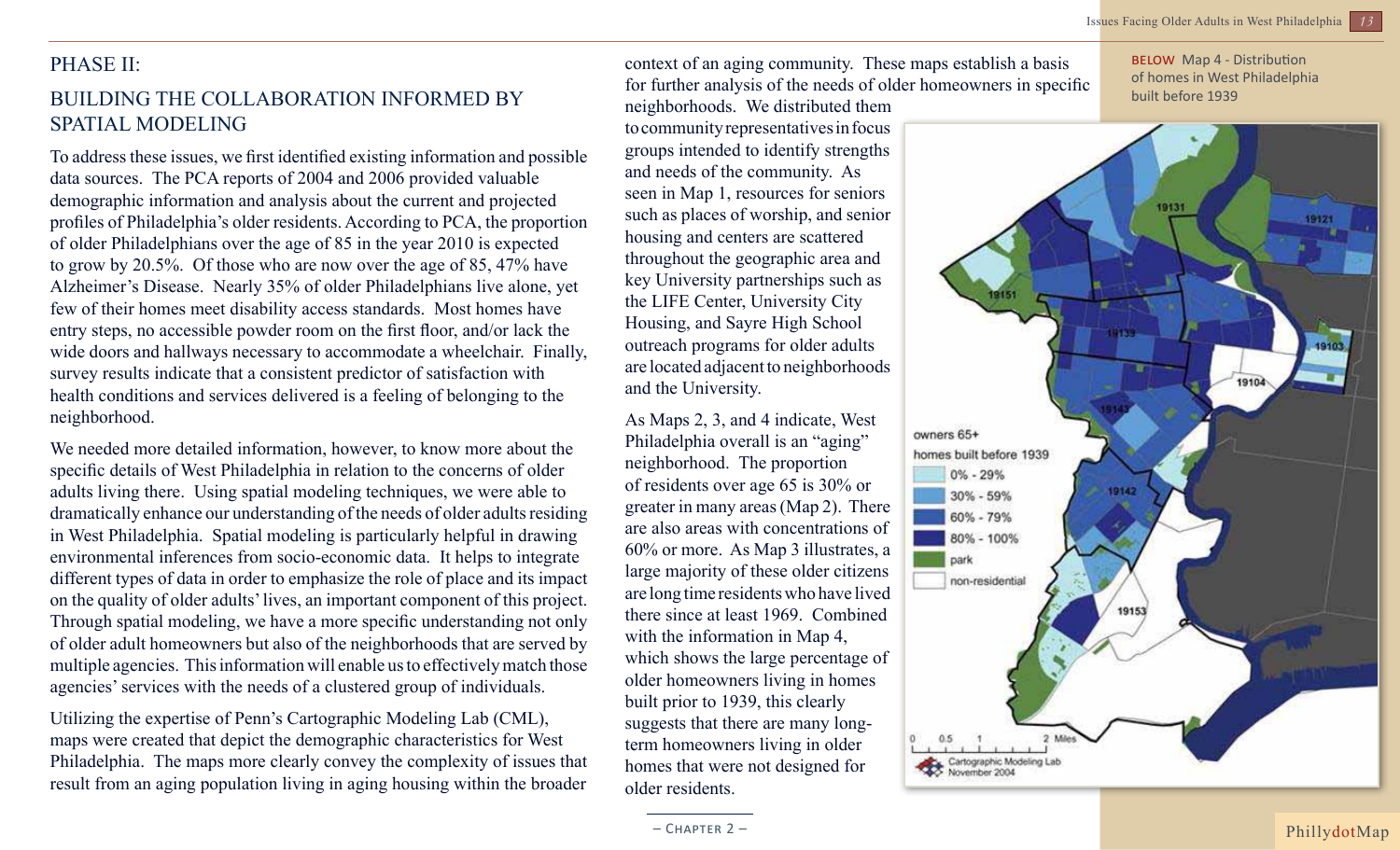The maps also reveal specific critical demographic characteristics that suggest other potential needs in this locality. For example, there are areas of concentration of homeowners at age 85 or older, a population of particular concern (Map 5). Furthermore, many older homeowners (70%) in West Philadelphia have high mortgage burdens, paying 35% or more of their income for home mortgages (Map 6). Many older adults have at least one disability and, as shown in Map 7, there are high concentrations of disabled older adults throughout the area.

The use of spatial modeling also provided useful information to LIFE and Friends of 40th Street. Information regarding the number of older adult homeowners who owned homes built before 1939 enabled the LIFE Program to garner public and private funds to offer support for home repairs. Prior to the spatial modeling assessment, such information was known only on an anecdotal basis. Spatial modeling provided information on the breadth of the issue for all older adults who could use the LIFE Program service, allowing LIFE to initiate strategies that not only support the goals of the program but can ultimately improve quality of life for the broader community.

It became clear after reviewing the maps and other data sources that the next step for the collaborative is to develop a prioritized list of needs. Spatial modeling provided the essential foundation from which to formulate issues for further analysis.

## PHASE III:

## Understanding Strengths, Weaknesses, Opportunities and Threats

Next, an analysis of Strengths, Weaknesses, Opportunities, and Threats (SWOT) was conducted through a series of brainstorming meetings between faculty, students, and local community stakeholders. Two major concerns were identified: the implications of increasing home property values and gentrification for older residents who wish to remain in their homes; and the home adaptation and maintenance required in order for elders be able to continue living in their neighborhoods. Of particular concern were increased property taxes, predatory lending practices targeted at older homeowners, and problems with unscrupulous contractors.

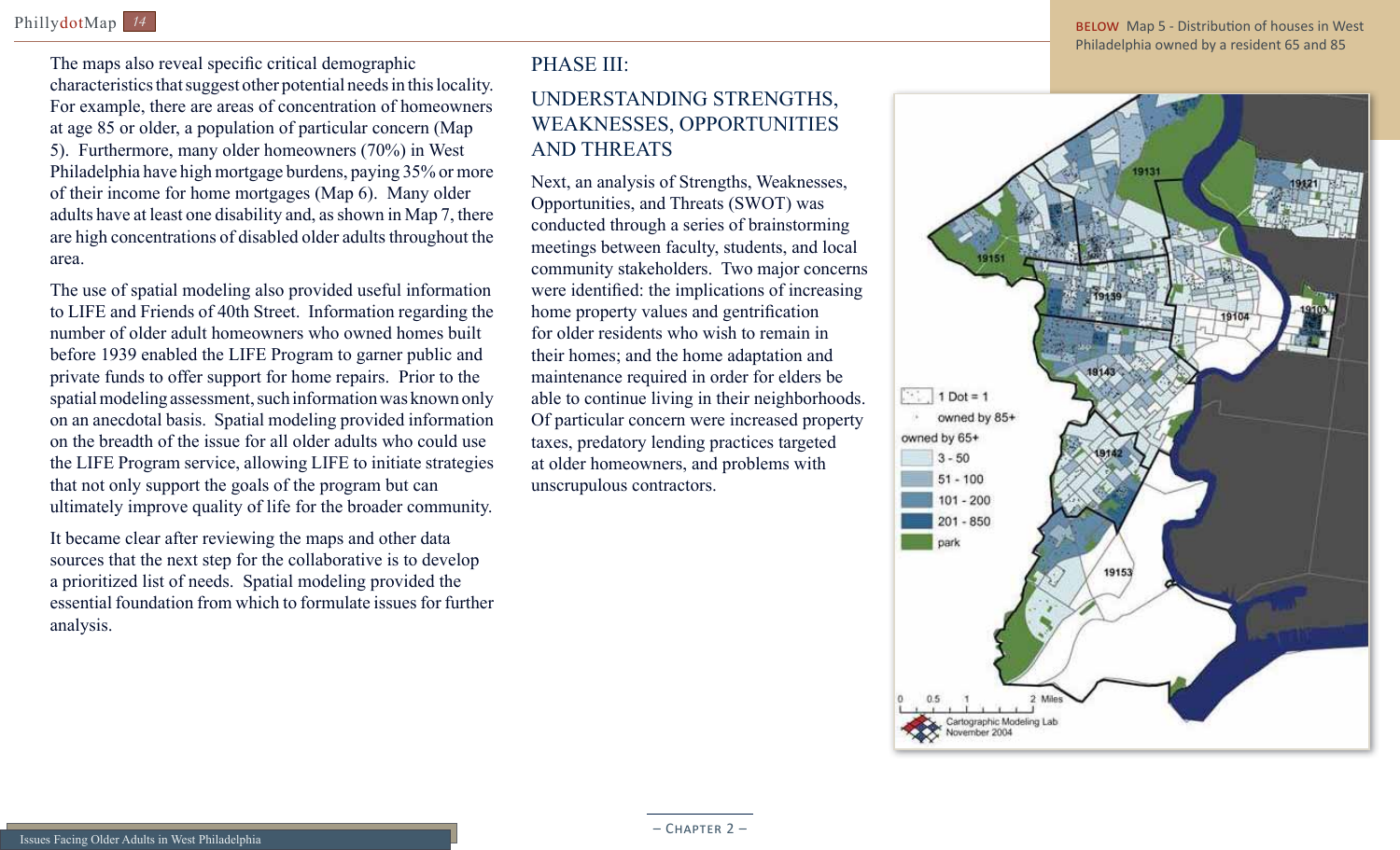### PHASE IV:

#### THE VOICE OF THE COMMUNITY

Once we identified potential areas for concern, we decided to solicit direct input from the elderly community in West Philadelphia. In February 2006, we conducted the first in a series of focus groups. Thirteen participants provided information via group discussion and a written survey on living situations, health conditions, neighborhood concerns, legal matters, transportation, home repairs, and affordable housing alternatives.

The majority of participants were female, between the ages of 70 and 78, and unmarried. Almost all were African American. They resided in several different neighborhoods, and most owned their homes. A majority indicated a need to make home repairs and a lack of knowledge about how to do so. Most were still physically able to leave their homes in order to conduct daily business by driving or using public transportation for errands or social activities. Most indicated an interest in obtaining information about assistance with home repairs or modifications. Participants were most interested in various legal aspects of home ownership (e.g. transferring a deed), the benefits of a reverse mortgage, and how to modify their homes to make them safer. Community leaders and advocates in attendance were able to provide participants with resources and information at the end of the discussion.

## PHASE V: Pulling it all together - The Faculty Forum

To maintain, develop, and implement education programs for homeowners, the collaborative applied for and received University support through the Penn Institute for Urban Research. Both the initial spatial modeling assessment and discussion that was informed by the spatial modeling enabled us to establish an interdisciplinary forum bringing together a wide variety of Penn faculty in conjunction with community based groups to pursue our goals to:

- 1. Develop new interdisciplinary research collaborations to examine challenges of older adults in urban environments;
- 2. Explore rigorous community-based participatory research methodologies to address issues that older adults living in urban environments face; and
- 3. Develop and implement civic engagement in West Philadelphia to foster communitybased

 participatory action research that educates policy makers and sustains elder-friendly urban

communities.

A community-based arm of this project called the Senior Collaborative is now coordinating the efforts of its community and University members to address the direct needs and concerns of homeowners in West Philadelphia. This project will build upon the critical knowledge of West

BELOW Map 6 - Distribution of West Philadelphia homeowners whose mortgage is 35% of their income or greater